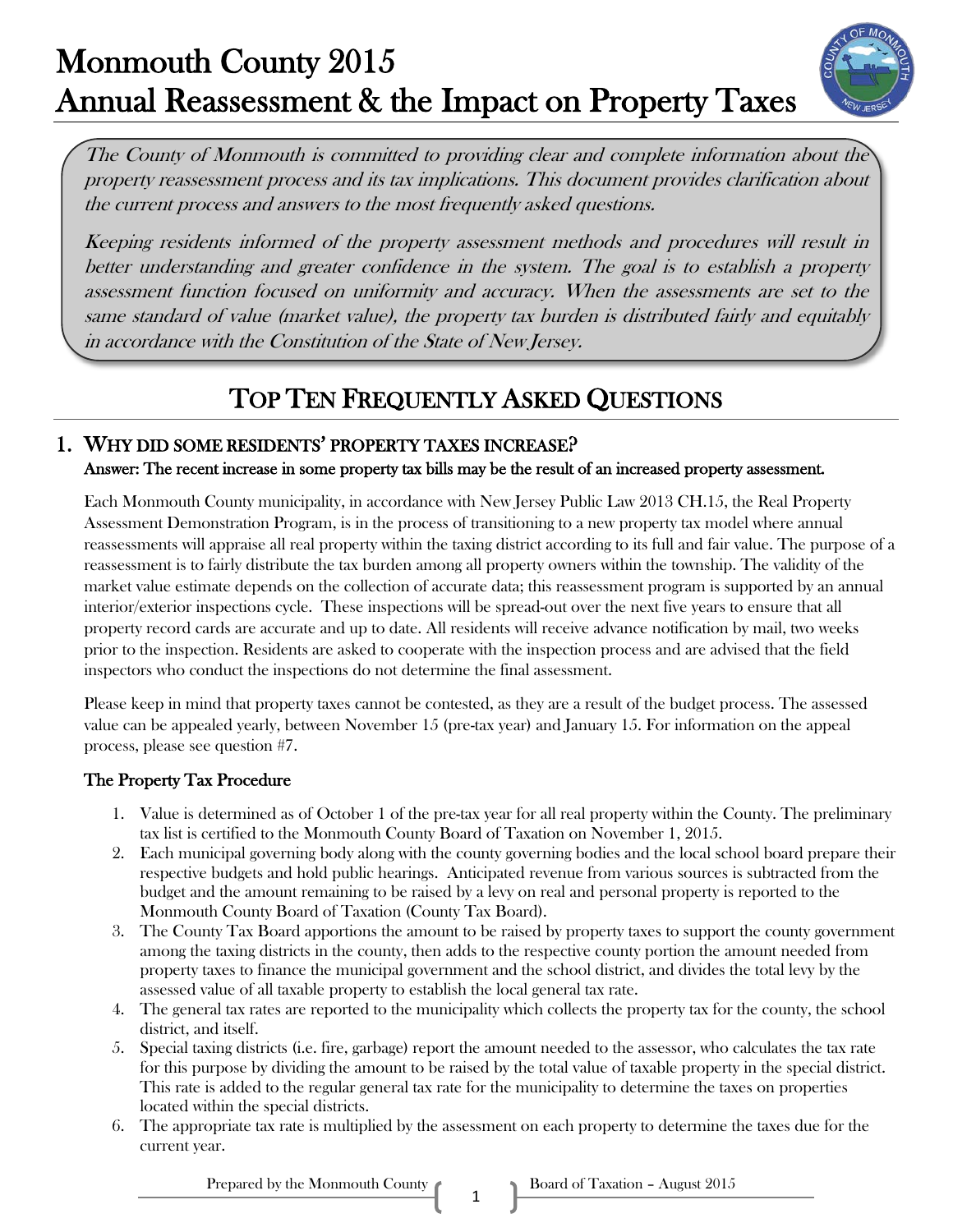## 2. WHY DID MY NEIGHBOR'S PROPERTY CHANGE AT A DIFFERENT PERCENTAGE RATE?

Answer: Each property within the County is unique and appreciates/depreciates at different rates. Depending on the precision of the assessed value prior to the reassessment, the overall value change can vary from neighbor to neighbor taking into consideration: location, interior/exterior condition & finish, overall building quality, square footage, style, age, lot size, etc.

Generally, taxpayers of the most severely under-assessed properties before a revaluation will pay a greater share of the tax burden after a revaluation. This means that their property taxes will increase even if operating costs remain the same. Likewise, taxpayers of the overvalued properties will pay a smaller share of the tax burden after the revaluation. This means their property taxes will decrease if the total amount to be raised from taxes remains the same. In reality, municipal, county and school budget costs generally increase each year. The rise can be attributed to inflation, the general cost-increase of goods and services, and other economic factors.

### 3. HOW DID MY ASSESSED VALUE CHANGE SO MUCH FROM ONE YEAR TO THE NEXT?

Answer: Depending on the accuracy of your assessment prior to the reassessment, the transition from a "fractional assessment system" to a 100% market value system is most likely responsible for the change. Below is an example of the former "Fractional Assessment System."

**Example** 

Common Level: 94.75% (2014 Ratio of Market Value to Assessed Value) Assessed Value (shown on postcard): \$400,000.00 Implied Market Value: \$422,162 (400,000/.9475)

## In 2015, for all towns that have transitioned away from "fractional assessments," the Ratio of Assessed Value to Market Value is 100%.

l

New Jersey taxpayers have been lead to believe that their assessments do not change from year to year. While it is true that absent revaluation, reassessment, compliance, judgment, or physical change the assessment shown on the Ch. 75 Notification of Assessment Postcard is the same from one year to the next, in truth, the taxpayer's "implied market value" changes annually. Taxpayers throughout the state are often unaware of the relationship between the assessed value, the ratio and the implied market value and the critical role this relationship has on their individual tax bill.

As an example, a taxpayer who has an assessment of \$200,000 does not contest the assessment because his next door neighbor who has the same house just sold for \$300,000. After comparing his current assessment to his neighbor's recent sale price the taxpayer thinks that he is under-assessed. What the taxpayer doesn't understand is that the town's current ratio is 50% therefore; the implied market value of the property is actually \$400,000.

If assessment inequities exist, it may be necessary for the assessor to review the assessments and make adjustments as needed to maintain equity. When performing annual assessments based on fair market value, for example, assessments cannot merely be carried over from year to year without regard to market influences. Property values are continually changing, and the values do not change at the same rate for all properties. Without changes in the assessments, inequities will soon develop.

## 4. SHOULD I EXPECT A LARGE CHANGE IN MY ASSESSMENT ANNUALLY?

Answer: Not likely. Your municipality's town-wide transition from a "fractional assessment system" (where the assessment represents a fraction of the current value) to 100% of market value will only take place once. Moving forward, the expectation is that the changes in your assessment will be marginal as market values change. True market value is fairly constant; a multiple year study is used to gauge market conditions to secure against general temporary inflation or deflation.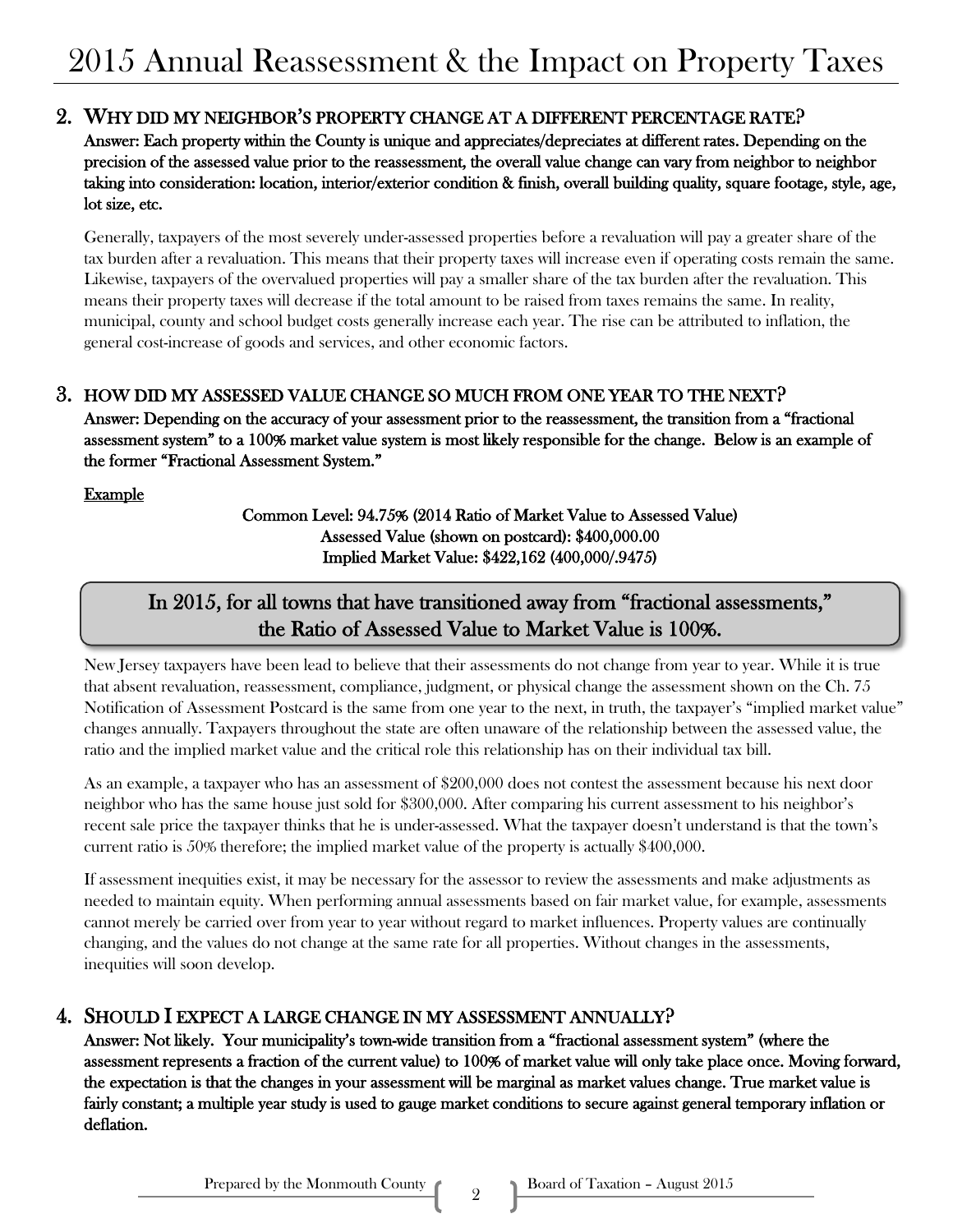Once a municipality has transitioned to market value, each year the Assessor, by law, must review each property and revise the assessment, both up and down, in accordance with market value evidence, so that the assessment is set equal to the current market value. While the taxpayer will experience the initial shift from a "fractional assessment" to 100% of market value in a similar way that they experienced the implementation of a revaluation, moving forward all future annual changes are expected to be small. Annual assessment changes are expected to be in accordance with observed market value data. The municipal assessor under the Real Property Assessment Demonstration program must review and revise the assessment on an annual basis to maintain a 100% market value to assessment ratio.

## 5. HOW ARE PROPERTY VALUES ESTABLISHED?

#### Answer: Standardized mass appraisal methods and techniques are used to systematically appraise groups of properties. This includes the analysis of recent sales and statistical studies.

To avoid discriminatory treatment, reassessments should cover the entire municipality in scope. A good reassessment program includes:

- Analysis of all recent real property sales, including a comparison of sales prices with assessed values of sold properties; identification of real property value trends
- A parcel by parcel review of all real property values
- Review, revision and mapping of all unit land values
- Entry of data into Computer Assisted Mass Appraisal System (CAMA)
- Gathering and utilization of pertinent income data; development and application of local cost conversion factors to improvements with adjustments to individual Property Record Cards
- Review and adjustment of depreciation and obsolescence factors with changes to individual property records
- Reconciliation and revised true value for each property
- Placing revised taxable values on the tax list for the year in which the reassessment becomes effective

Properties must be stratified, or broken down, into somewhat homogenous groups. Similar property groups will tend to appreciate or depreciate at roughly the same rate. It is not sufficient for the assessor to merely stratify properties and sales according to their statutory classification and develop one trending factor for the entire class of property. Properties, even properties within the same assessment classification, may vary considerably in quality, style, age, location and amenities, and cannot be expected to change in value at the same rate.

## 6. WHY DID THE ALLOCATION OF MY LAND AND IMPROVEMENT VALUE CHANGE?

### Answer: The allocation of land to building is an administrative process and may not accurately reflect the market value of the individual parts. As such, the subject's total value can be appealed and dictates the taxes for the year.

Predominantly, residential real estate is bought and sold as a whole and valued as such. Depending on the method of valuation, the allocation between land and improvements may be subjective; such allocation shall not be presumptive of a correct apportionment of true value. Within the Allocation Method, the value of the entire property is estimated by the Income or Comparison Approaches; the value of the structure on the land is found by the Replacement Cost Approach and is deducted from the total value. The remaining amount is assumed to be the land value. Other methods like the Replacement Cost Approach uses current building costs and standards of material and design to estimate the cost of creating a building having the same utility as that of the subject property. An allowance then is made for depreciation. A value for the land is determined separately and added to the value developed for the building. In this approach, the value allocation of land and improvement may accurately reflect the market value of each part separately. Nevertheless, the total assessment should be the single driving force in reviewing the assessment for accuracy.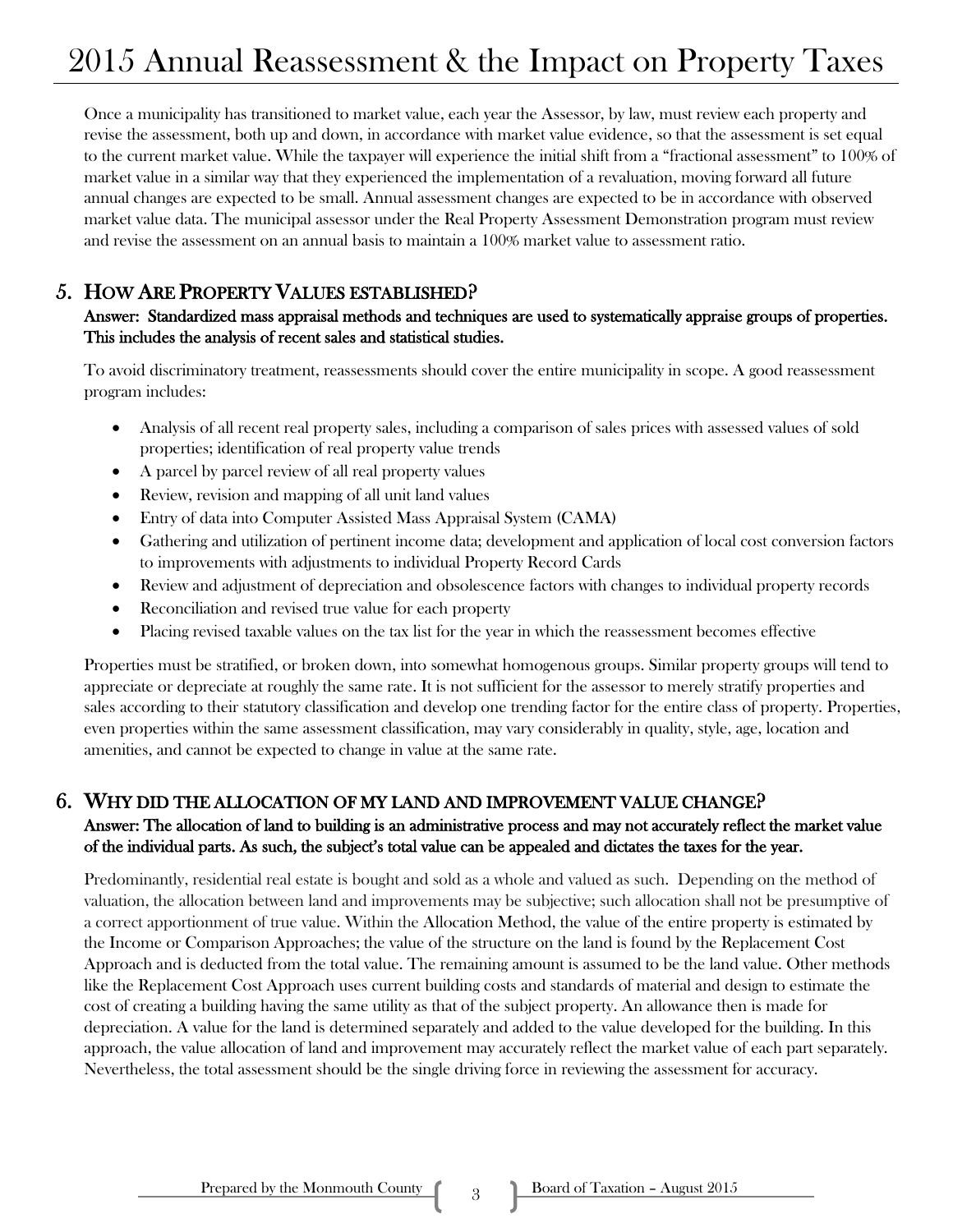## 7. WHAT IF I DISAGREE WITH MY NEW ASSESSMENT?

Answer: First, contact your municipal Assessor's Office to review your property record card for errors. If the record card is accurate and you disagree with the total assessment, you may file an appeal with the Monmouth County Tax Board. The time to appeal an assessment for 2015 was between November 15, 2014 and January 15, 2015. For properties with an assessed value over \$1,000,000 the deadline to appeal to the Tax Court of New Jersey was either April 1, 2015 or May 1, 2015 depending on your municipality. For more information on how to appeal your 2016 assessment, please visit the Monmouth County Board of Taxation Online Appeal System a[t secure.njappealonline.com](https://secure.njappealonline.com/prodappeals/login.aspx)  and click on the ["Appeal Guide."](https://secure.njappealonline.com/prodappeals/help/InstructionsHandbook_2015.pdf) The County's Online Appeal Filing System will open on or about November 15, 2015 for the filing of 2016 assessment appeals.

## 8. WHY ARE THE  $1^{\mathrm{sr}}$  and  $2^{\mathrm{mb}}$  quarter tax payments different from the  $3^{\mathrm{mb}}$ and  $4^{\mathrm{mb}}$ ? Answer: The first and second quarter payments are estimated based on the 2014 tax rate and assessment.

Your tax bill is arrived at by multiplying the total assessment by the overall tax rate (general rate + special district rates). The general tax rate is decided by dividing the amount to be raised by taxation or the "levy" by the total value of all property within the municipality. The total levy is the amount the county, local school, regional school, and the municipality needs to provide services. Once the general rate is realized (typically between May and June), the property's total assessment is used to calculate the "total amount owed for the current year". To calculated the amount to be paid in the  $3<sup>nd</sup>$  and  $4<sup>th</sup>$  quarter bills the  $1<sup>st</sup>$  and  $2<sup>nd</sup>$  quarter payments (which were estimated payments calculated from the property's prior tax payment) are subtracted from the total amount owed for the year current year and the remainder is split equally between the  $3<sup>rd</sup>$  and  $4<sup>th</sup>$  quarter payment.

## 9. WHAT HAPPENS IF I DO NOT PAY MY TAX BILL?

Answer: There is normally a 10 day grace period after which interest is applied, calculated at 8% on the first \$1,500 past due and 18% for any amount over \$1,500 (per NJSA 54:4-67). Properties with delinquent municipal charges (taxes, sewer and interest) totaling \$10,000.00 or more at calendar year end are subject to an additional 6% year end penalty. Please contact your municipal Tax Collector for more information concerning tax payments.

## 10. I THOUGHT THE STATE OF NEW JERSEY HAD A 2% CAP ON PROPERTY TAXES – WHY DID MY TAX BILL GO UP OVER 2%?

### Answer: The 2% "cap" law puts a restriction on how much a local budget may increase. This law does not directly limit the increases/decrease of property taxes.

In preparation of an annual budget, no local unit, including municipalities, counties, fire districts, and existing solid waste collection districts with a tax rate of more than \$.10 (ten cents) may increase the tax levy above 2% of the previous year's with the following exceptions:

- 1. Capital expenditure increases
- 2. Debt service increases
- 3. Emergencies weather and "declared" emergencies
- 4. Pensions and health benefits

Regulations for these caps are administered by the Department of Community Affairs, Division of Local Government Services, Local Finance Board. Any questions about budget caps or tax levy caps should be directed to that agency.

Please contact your municipal Assessor's Office or the Monmouth County Board of Taxation if you need further clarification on the above information or assistance on any property tax matter.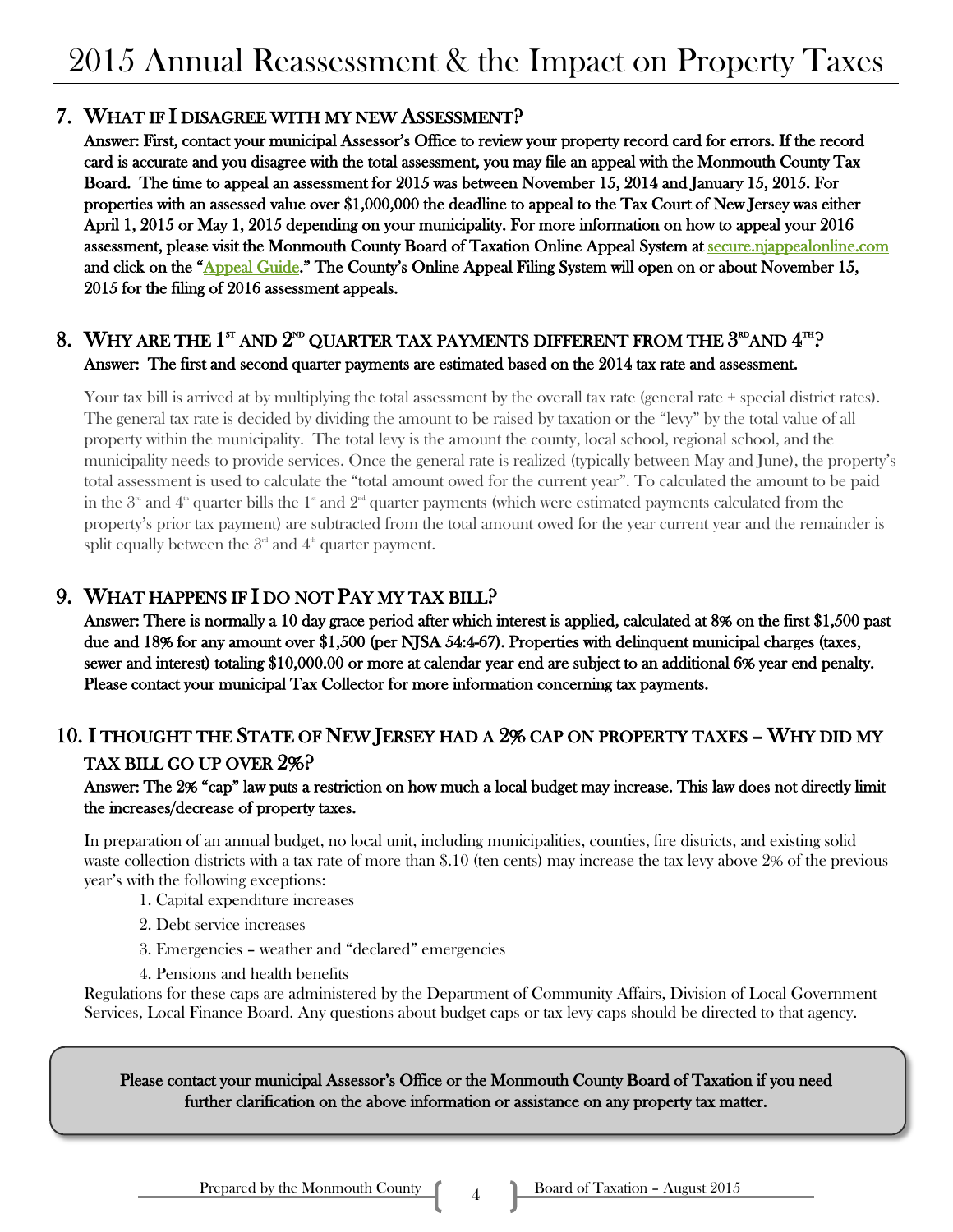# PROPERTY TAX RELIEF PROGRAMS

#### There are a number of municipal and state programs:

- Annual Property Tax Deduction for Senior Citizens, Disabled Persons: Annual deduction of up to \$250 from property taxes for homeowners age 65 or older or disabled who meet certain income (not exceeding \$10,000) and residency requirements.
- Annual Deduction for Veterans: Annual deduction of up to \$250 from taxes due on the real or personal property of qualified war veterans and their unmarried surviving spouses.
- Property Tax Exemption for Disabled Veterans: Full exemption from property taxes on a principal residence for certain totally and permanently disabled war veterans and their unmarried surviving spouses. Unmarried surviving spouses of servicepersons who died on wartime active duty may also qualify.
- Property Tax Reimbursement (Senior Freeze) You may be eligible for a reimbursement of the difference between the amount of property taxes you paid for the base year (the year you first became eligible) and the amount paid for the year for which you are applying for a reimbursement if you met all the following requirements for the base year and for each succeeding year, up to and including the year for which you are claiming the reimbursement.

## MONMOUTH COUNTY ADP 5-YEAR IMPLEMENTATION OVERVIEW

|        | Allindal Reassessments supported by 20% annual internations respections |                                                                                                                                                                                                                                                                                                                                                                                                                                                                                                                                                                                                                                                                                                                                             |  |  |  |  |
|--------|-------------------------------------------------------------------------|---------------------------------------------------------------------------------------------------------------------------------------------------------------------------------------------------------------------------------------------------------------------------------------------------------------------------------------------------------------------------------------------------------------------------------------------------------------------------------------------------------------------------------------------------------------------------------------------------------------------------------------------------------------------------------------------------------------------------------------------|--|--|--|--|
| Year 1 | 2014                                                                    | The 1st year of ADP implementation is, by design, an introduction into the authority to review and revise each<br>parcel with a mandatory adjustment, up and down, to the Director's Ratio. This gentle transition of authorities<br>and calendar was tempered for both the taxpayers and the assessment community and retains the Assessor's<br>protection of the Chapter 123 corridor of value. Changing to the Director's ratio in the initial year invoked a<br>small reaction to the assessment change. Consequent to the minor assessment adjustments in year-1 was a minor<br>reallocation of the local tax levy. The 1st year was underscored by the new appeal calendar which was managed<br>by the County's Online Appeal System. |  |  |  |  |
| Year 2 | 2015                                                                    | Year-2 should be viewed as the year of transition. With each parcel being revised from the Director's Ratio to<br>100% of market value, this year intentionally produced assessment changes that were often significant (similar to<br>a traditional revaluation). More importantly, the "3rd Q billing" reflected a significant redistribution of the tax<br>levy within the town.                                                                                                                                                                                                                                                                                                                                                         |  |  |  |  |
| Year 3 | 2016                                                                    | Moving forward, with annual adjustments from 100% MV to 100% MV for every parcel, on average all future<br>year's assessment changes should be increasingly more stable and driven by a 3-year weighted average of the<br>observable change in the neighborhood-level market. Three years shall be used in appreciating markets to<br>ensure that the Assessor is not "chasing the highest dollar". In depreciating markets a higher weight will be given                                                                                                                                                                                                                                                                                   |  |  |  |  |
| Year 4 | 2017                                                                    | to the more recent (presumably lower sales) to help prevent significant over-assessment. A well-documented and<br>conservative multiplier will be used for all areas that do not have ample sales activity. This act of "applying the<br>known to the unknown" ensures that all properties flow with the current market thereby avoiding a separation of<br>uniformity between active sales areas and inactive sales areas. Exceptions to annual market-driven assessment<br>changes will likely be reserved for circumstances like additions, discovery of undocumented changes and errors                                                                                                                                                 |  |  |  |  |
| Year 5 | 2018                                                                    | in data. From this point forward the entire assessment function should be focused on annually delivering an<br>assessment list that is increasingly more in line with current market values. The singular goal is to deliver accurate<br>individual assessments. If each assessment is defensibly set equal to current market value than all of the<br>significant systemic costs previously associated with the appeal process can be saved by the taxpayer.                                                                                                                                                                                                                                                                               |  |  |  |  |

#### Transitioning all 53 municipalities from "fractional assessments" to the supported by 2004 annual internal inspections"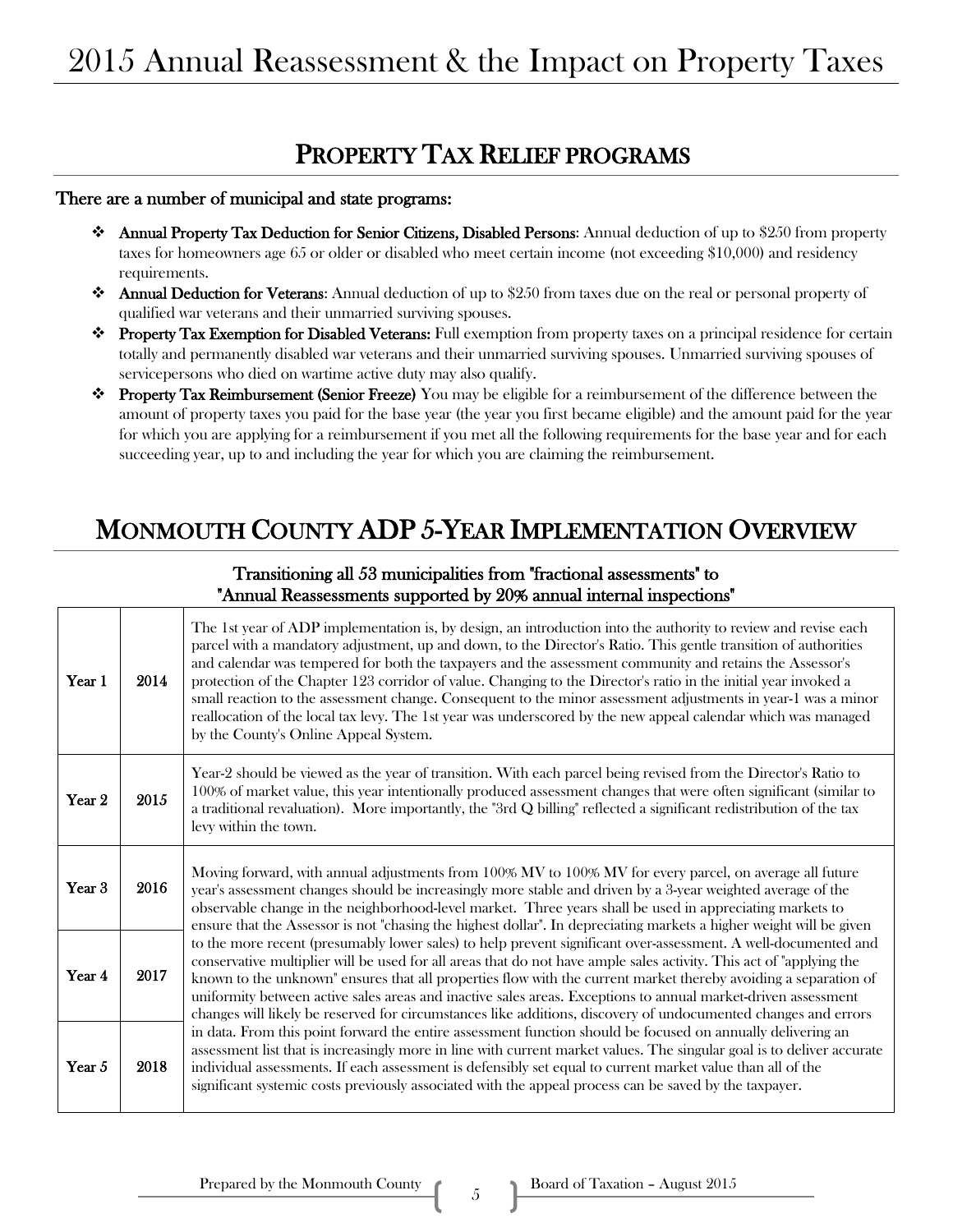## Monmouth County Assessment Demonstration Program

## Year 1 - 2014 Implementation Schedule

**2014 Assessments revised to market value by Assessor** NONE

|                |                                             | 2014 Assessments revised by Assessor to current ratio |    |                         |              |
|----------------|---------------------------------------------|-------------------------------------------------------|----|-------------------------|--------------|
| 1              | ABERDEEN                                    | 4th year QRA                                          | 28 | <b>MANALAPAN</b>        | 4th year QRA |
| $\overline{2}$ | ALLENHURST                                  | 3rd year QRA                                          | 29 | MANASQUAN               | 2nd year QRA |
| 3              | <b>ALLENTOWN</b>                            | 4th year QRA                                          | 30 | <b>MARLBORO</b>         | 4th year QRA |
| 5              | <b>ATLANTIC HIGHLANDS</b>                   | 1st year QRA                                          | 31 | <b>MATAWAN</b>          | 4th year QRA |
| 6              | AVON BY THE SEA                             | 4th year QRA                                          | 32 | <b>MIDDLETOWN</b>       | 4th year QRA |
| 7              | <b>BELMAR</b>                               | 1st year QRA                                          | 33 | <b>MILLSTONE</b>        | 4th year QRA |
| 8              | <b>BRADLEY BEACH</b>                        | 3rd year QRA                                          | 34 | MONMOUTH BEACH          | 3rd year QRA |
| 9              | <b>BRIELLE</b>                              | 3rd year QRA                                          | 35 | NEPTUNE TWP             | 3rd year QRA |
| 10             | <b>COLTS NECK</b>                           | 4th year QRA                                          | 36 | NEPTUNE CITY            | 3rd year QRA |
| 11             | <b>DEAL</b>                                 | 4th year QRA                                          | 37 | <b>OCEAN TWP</b>        | 2nd year QRA |
| 12             | <b>EATONTOWN</b>                            | 2nd year QRA                                          | 38 | <b>OCEANPORT</b>        | 1st year QRA |
| 13             | <b>ENGLISHTOWN</b>                          | 4th year QRA                                          | 39 | <b>RED BANK</b>         | 2nd year QRA |
| 15             | <b>FARMINGDALE</b>                          | 3rd year QRA                                          | 40 | <b>ROOSEVELT</b>        | 4th year QRA |
| 16             | <b>FREEHOLD BORO</b>                        | 1st year QRA                                          | 42 | <b>SEA BRIGHT</b>       | 2nd year QRA |
| 17             | <b>FREEHOLD TWP</b>                         | 4th year QRA                                          | 43 | <b>SEA GIRT</b>         | 3rd year QRA |
| 18             | <b>HAZLET</b>                               | 4th year QRA                                          | 44 | SHREWSBURY BORO         | 4th year QRA |
| 19             | <b>HIGHLANDS</b>                            | 4th year QRA                                          | 45 | <b>SHREWSBURY TWP</b>   | 4th year QRA |
| 20             | <b>HOLMDEL</b>                              | 4th year QRA                                          | 46 | LAKE COMO               | 2nd year QRA |
| 21             | <b>HOWELL</b>                               | 4th year QRA                                          | 47 | <b>SPRING LAKE</b>      | 1st year QRA |
| 22             | <b>INTERLAKEN</b>                           | 4th year QRA                                          | 48 | <b>SPRING LAKE HGTS</b> | 4th year QRA |
| 23             | <b>KEANSBURG</b>                            | 1st year QRA                                          | 49 | <b>TINTON FALLS</b>     | 4th year QRA |
| 24             | <b>KEYPORT</b>                              | 3rd year QRA                                          | 50 | <b>UNION BEACH</b>      | 3rd year QRA |
| 25             | <b>LITTLE SILVER</b>                        | 4th year QRA                                          | 51 | <b>UPPER FREEHOLD</b>   | 3rd year QRA |
| 26             | <b>LOCH ARBOUR</b>                          | 4th year QRA                                          | 52 | <b>WALL TWP</b>         | 2nd year QRA |
| 27             | <b>LONG BRANCH</b>                          | 2nd year QRA                                          | 53 | <b>WEST LONG BRANCH</b> | 4th year QRA |
|                | 2015 Assessments revised to market value by |                                                       |    |                         |              |
|                | traditional revaluation                     |                                                       |    |                         |              |
| 4              | <b>ASBURY PARK</b>                          | 2014 Revaluation                                      |    |                         |              |
| 14             | <b>FAIR HAVEN</b>                           | 2014 Revaluation                                      |    |                         |              |
| 41             | <b>RUMSON</b>                               | 2014 Revaluation                                      |    |                         |              |

|    | <b>Assessor to current ratio</b> |              |
|----|----------------------------------|--------------|
| 28 | MANALAPAN                        | 4th year QRA |
| 29 | MANASQUAN                        | 2nd year QRA |
| 30 | <b>MARLBORO</b>                  | 4th year QRA |
| 31 | MATAWAN                          | 4th year QRA |
| 32 | <b>MIDDLETOWN</b>                | 4th year QRA |
| 33 | <b>MILLSTONE</b>                 | 4th year QRA |
| 34 | MONMOUTH BEACH                   | 3rd year QRA |
| 35 | NEPTUNE TWP                      | 3rd year QRA |
| 36 | <b>NEPTUNE CITY</b>              | 3rd year QRA |
| 37 | <b>OCEAN TWP</b>                 | 2nd year QRA |
| 38 | <b>OCEANPORT</b>                 | 1st year QRA |
| 39 | RED BANK                         | 2nd year QRA |
| 40 | <b>ROOSEVELT</b>                 | 4th year QRA |
| 42 | <b>SEA BRIGHT</b>                | 2nd year QRA |
| 43 | <b>SEA GIRT</b>                  | 3rd year QRA |
| 44 | <b>SHREWSBURY BORO</b>           | 4th year QRA |
| 45 | <b>SHREWSBURY TWP</b>            | 4th year QRA |
| 46 | <b>LAKE COMO</b>                 | 2nd year QRA |
| 47 | <b>SPRING LAKE</b>               | 1st year QRA |
| 48 | SPRING LAKE HGTS                 | 4th year QRA |
| 49 | <b>TINTON FALLS</b>              | 4th year QRA |
| 50 | <b>UNION BEACH</b>               | 3rd year QRA |
| 51 | <b>UPPER FREEHOLD</b>            | 3rd year QRA |
| 52 | WALL TWP                         | 2nd year QRA |
| 53 | <b>WEST LONG BRANCH</b>          | 4th year QRA |
|    |                                  |              |

| Year 2 - 2015 Implementation Schedule |
|---------------------------------------|
|---------------------------------------|

|    | 2015 Assessments revised to market value by Assessor |    |                         |
|----|------------------------------------------------------|----|-------------------------|
|    | <b>ABERDEEN</b>                                      | 25 | <b>LITTLE SILVER</b>    |
| 3  | <b>ALLENTOWN</b>                                     | 26 | <b>LOCH ARBOUR</b>      |
| 4  | <b>ASBURY PARK</b>                                   | 28 | <b>MANALAPAN</b>        |
| 6  | AVON BY THE SEA                                      | 30 | <b>MARLBORO</b>         |
| 10 | <b>COLTS NECK</b>                                    | 31 | <b>MATAWAN</b>          |
| 11 | <b>DEAL</b>                                          | 32 | <b>MIDDLETOWN</b>       |
| 13 | <b>ENGLISHTOWN</b>                                   | 33 | <b>MILLSTONE</b>        |
| 14 | <b>FAIR HAVEN</b>                                    | 40 | <b>ROOSEVELT</b>        |
| 17 | <b>FREEHOLD TWP</b>                                  | 41 | <b>RUMSON</b>           |
| 18 | <b>HAZLET</b>                                        | 44 | <b>SHREWSBURY BORO</b>  |
| 19 | <b>HIGHLANDS</b>                                     | 45 | <b>SHREWSBURY TWP</b>   |
| 20 | <b>HOLMDEL</b>                                       | 48 | <b>SPRING LAKE HGTS</b> |
| 21 | <b>HOWELL</b>                                        | 49 | <b>TINTON FALLS</b>     |
| 22 | <b>INTERLAKEN</b>                                    | 53 | <b>WEST LONG BRANCH</b> |

| 2015 Assessments revised to current ratio -<br>revaluation pending for future years. |                        |                  |  | 2015 Assessments revised to market value by<br>traditional revaluation |                  |
|--------------------------------------------------------------------------------------|------------------------|------------------|--|------------------------------------------------------------------------|------------------|
|                                                                                      | 5   ATLANTIC HIGHLANDS | 2017 Revaluation |  | 2   ALLENHURST                                                         | 2015 Revaluation |
|                                                                                      | <b>BFLMAR</b>          | 2017 Revaluation |  | <b>BRADLEY BEACH</b>                                                   | 2015 Revaluation |
|                                                                                      | <b>EATONTOWN</b>       | 2016 Revaluation |  | <b>BRIFLLE</b>                                                         | 2015 Revaluation |

|    | arket value by Assessor |  |  |  |  |
|----|-------------------------|--|--|--|--|
| 25 | <b>LITTLE SILVER</b>    |  |  |  |  |
| 26 | <b>LOCH ARBOUR</b>      |  |  |  |  |
| 28 | MANALAPAN               |  |  |  |  |
| 30 | <b>MARLBORO</b>         |  |  |  |  |
| 31 | <b>MATAWAN</b>          |  |  |  |  |
| 32 | <b>MIDDLETOWN</b>       |  |  |  |  |
| 33 | <b>MILLSTONE</b>        |  |  |  |  |
| 40 | <b>ROOSEVELT</b>        |  |  |  |  |
| 41 | <b>RUMSON</b>           |  |  |  |  |
| 44 | <b>SHREWSBURY BORO</b>  |  |  |  |  |
| 45 | <b>SHREWSBURY TWP</b>   |  |  |  |  |
| 48 | <b>SPRING LAKE HGTS</b> |  |  |  |  |
| 49 | <b>TINTON FALLS</b>     |  |  |  |  |
| 53 | <b>WEST LONG BRANCH</b> |  |  |  |  |

|                   | 2015 Assessments revised to market value by<br>traditional revaluation |                  |  |  |  |  |
|-------------------|------------------------------------------------------------------------|------------------|--|--|--|--|
| <b>ALLENHURST</b> |                                                                        | 2015 Revaluation |  |  |  |  |
| 8                 | <b>BRADLEY BEACH</b>                                                   | 2015 Revaluation |  |  |  |  |
|                   | <b>RRIFI I F</b>                                                       | 2015 Revaluation |  |  |  |  |

Prepared by the Monmouth County  $\blacksquare$  Board of Taxation – August 2015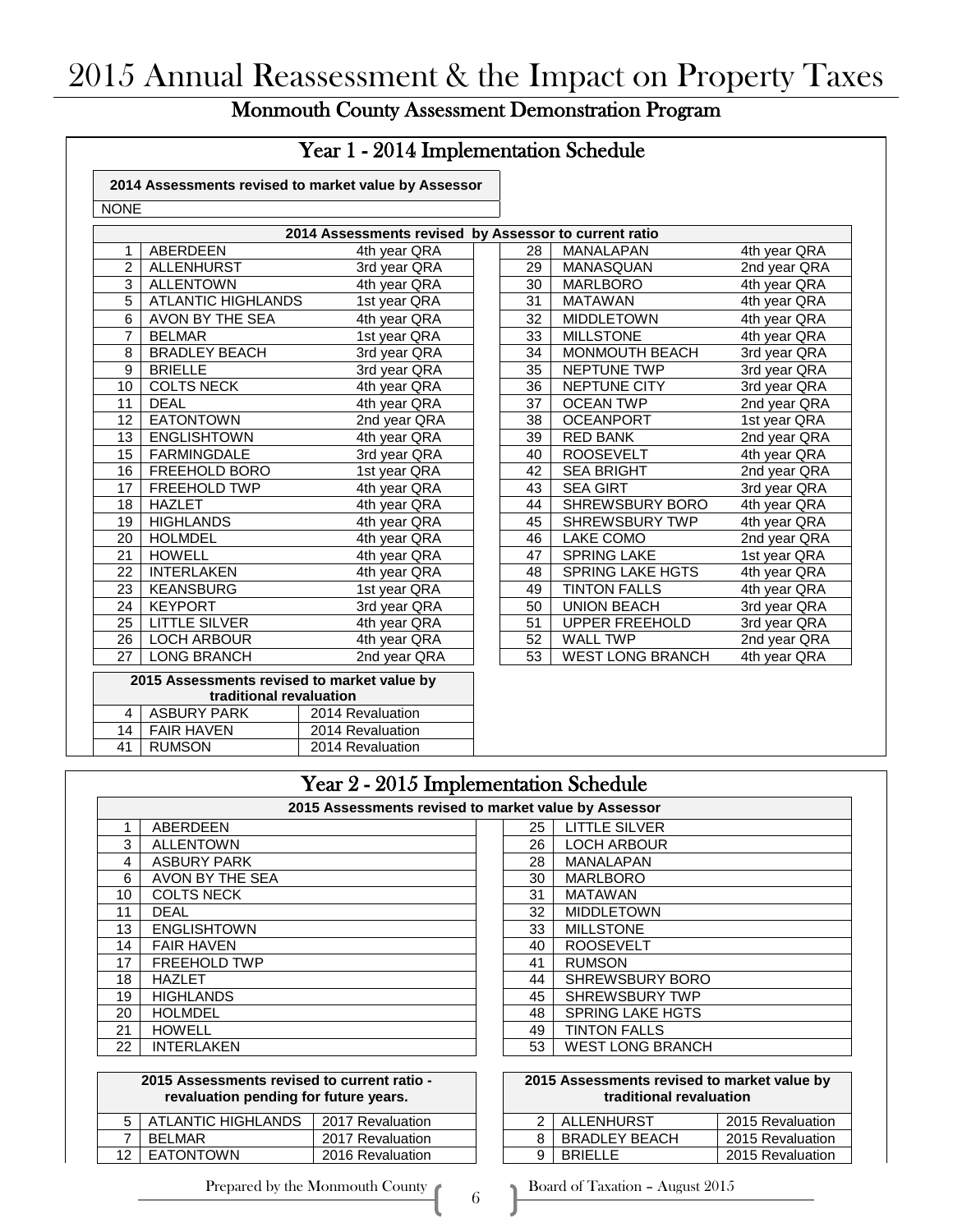# 2015 Annual Reassessment & the Impact on Property Taxes

| 16 | <b>FREEHOLD BORO</b> | 2016 Revaluation | 15 | <b>FARMINGDALE</b>    | 2015 Revaluation |
|----|----------------------|------------------|----|-----------------------|------------------|
| 23 | <b>KEANSBURG</b>     | 2017 Revaluation | 24 | <b>KEYPORT</b>        | 2015 Revaluation |
| 27 | LONG BRANCH          | 2016 Revaluation | 34 | <b>MONMOUTH BEACH</b> | 2015 Revaluation |
| 29 | <b>MANASQUAN</b>     | 2017 Revaluation | 35 | <b>NEPTUNE TWP</b>    | 2015 Revaluation |
| 37 | <b>OCEAN TWP</b>     | 2016 Revaluation | 36 | NEPTUNE CITY          | 2015 Revaluation |
| 38 | <b>OCEANPORT</b>     | 2017 Revaluation | 43 | <b>SEA GIRT</b>       | 2015 Revaluation |
| 39 | <b>RED BANK</b>      | 2016 Revaluation | 50 | <b>UNION BEACH</b>    | 2015 Revaluation |
| 42 | <b>SEA BRIGHT</b>    | 2016 Revaluation | 51 | <b>UPPER FREEHOLD</b> | 2015 Revaluation |
| 46 | LAKE COMO            | 2016 Revaluation |    |                       |                  |
| 47 | <b>SPRING LAKE</b>   | 2017 Revaluation |    |                       |                  |
| 52 | WALL TWP             | 2016 Revaluation |    |                       |                  |
|    |                      |                  |    |                       |                  |

| 15 | <b>FARMINGDALE</b>    | 2015 Revaluation |
|----|-----------------------|------------------|
| 24 | <b>KEYPORT</b>        | 2015 Revaluation |
| 34 | <b>MONMOUTH BEACH</b> | 2015 Revaluation |
| 35 | <b>NEPTUNE TWP</b>    | 2015 Revaluation |
| 36 | NEPTUNE CITY          | 2015 Revaluation |
| 43 | <b>SEA GIRT</b>       | 2015 Revaluation |
| 50 | <b>UNION BEACH</b>    | 2015 Revaluation |
| 51 | <b>UPPER FREEHOLD</b> | 2015 Revaluation |
|    |                       |                  |

| Year 3 - 2016 Implementation Schedule |                                             |                                                      |  |                                             |                                       |                  |
|---------------------------------------|---------------------------------------------|------------------------------------------------------|--|---------------------------------------------|---------------------------------------|------------------|
|                                       |                                             | 2016 Assessments revised to market value by Assessor |  |                                             |                                       |                  |
| 1                                     | ABERDEEN                                    | 2nd year QRA                                         |  | 26                                          | <b>LOCH ARBOUR</b>                    | 2nd year QRA     |
| $\overline{2}$                        | <b>ALLENHURST</b>                           | 1st year QRA                                         |  | 28                                          | <b>MANALAPAN</b>                      | 2nd year QRA     |
| 3                                     | <b>ALLENTOWN</b>                            | 2nd year QRA                                         |  | 30                                          | <b>MARLBORO</b>                       | 2nd year QRA     |
| $\overline{4}$                        | <b>ASBURY PARK</b>                          | 2nd year QRA                                         |  | 31                                          | <b>MATAWAN</b>                        | 2nd year QRA     |
| 6                                     | AVON BY THE SEA                             | 2nd year QRA                                         |  | 32                                          | <b>MIDDLETOWN</b>                     | 2nd year QRA     |
| 8                                     | <b>BRADLEY BEACH</b>                        | 1st year QRA                                         |  | 33                                          | <b>MILLSTONE</b>                      | 2nd year QRA     |
| 9                                     | <b>BRIELLE</b>                              | 1st year QRA                                         |  | 34                                          | MONMOUTH BEACH                        | 1st year QRA     |
| 10                                    | <b>COLTS NECK</b>                           | 2nd year QRA                                         |  | 35                                          | <b>NEPTUNE TWP</b>                    | 1st year QRA     |
| 11                                    | <b>DEAL</b>                                 | 2nd year QRA                                         |  | 36                                          | NEPTUNE CITY                          | 1st year QRA     |
| 13                                    | <b>ENGLISHTOWN</b>                          | 2nd year QRA                                         |  | 40                                          | <b>ROOSEVELT</b>                      | 2nd year QRA     |
| 14                                    | <b>FAIR HAVEN</b>                           | 2nd year QRA                                         |  | 41                                          | <b>RUMSON</b>                         | 2nd year QRA     |
| 15                                    | <b>FARMINGDALE</b>                          | 1st year QRA                                         |  | 43                                          | <b>SEA GIRT</b>                       | 1st year QRA     |
| 17                                    | <b>FREEHOLD TWP</b>                         | 2nd year QRA                                         |  | 44                                          | SHREWSBURY BORO                       | 2nd year QRA     |
| 18                                    | <b>HAZLET</b>                               | 2nd year QRA                                         |  | 45                                          | <b>SHREWSBURY TWP</b>                 | 2nd year QRA     |
| 19                                    | <b>HIGHLANDS</b>                            | 2nd year QRA                                         |  | 48                                          | <b>SPRING LAKE HGTS</b>               | 2nd year QRA     |
| 20                                    | <b>HOLMDEL</b>                              | 2nd year QRA                                         |  | 49                                          | <b>TINTON FALLS</b>                   | 2nd year QRA     |
| 21                                    | <b>HOWELL</b>                               | 2nd year QRA                                         |  | 50                                          | <b>UNION BEACH</b>                    | 1st year QRA     |
| 22                                    | <b>INTERLAKEN</b>                           | 2nd year QRA                                         |  | 51                                          | <b>UPPER FREEHOLD</b>                 | 1st year QRA     |
| 24                                    | <b>KEYPORT</b>                              | 1st year QRA                                         |  | 53                                          | <b>WEST LONG BRANCH</b>               | 2nd year QRA     |
| 25                                    | <b>LITTLE SILVER</b>                        | 2nd year QRA                                         |  |                                             |                                       |                  |
|                                       | 2016 Assessments revised to market value by |                                                      |  | 2016 Assessments revised to current ratio - |                                       |                  |
|                                       | traditional revaluation                     |                                                      |  |                                             | revaluation pending for future years. |                  |
| $12 \overline{ }$                     | <b>EATONTOWN</b>                            | 2016 Revaluation                                     |  | 5                                           | <b>ATLANTIC HIGHLANDS</b>             | 2017 Revaluation |
| 27                                    | <b>LONG BRANCH</b>                          | 2016 Revaluation                                     |  | $\overline{7}$                              | <b>BELMAR</b>                         | 2017 Revaluation |
| 29                                    | MANASQUAN                                   | 2016 Revaluation                                     |  | 16                                          | FREEHOLD BORO                         | 2017 Revaluation |
| $\overline{37}$                       | <b>OCEAN TWP</b>                            | 2016 Revaluation                                     |  | 23                                          | <b>KEANSBURG</b>                      | 2017 Revaluation |

37 OCEAN TWP 2016 Revaluation<br>39 RED BANK 2016 Revaluation 39 RED BANK 2016 Revaluation<br>42 SEA BRIGHT 2016 Revaluation

46 LAKE COMO<br>52 WALL TWP

2016 Revaluation<br>2016 Revaluation

2016 Revaluation

| arket value by Assessor |                         |              |  |  |
|-------------------------|-------------------------|--------------|--|--|
| 26.                     | <b>LOCH ARBOUR</b>      | 2nd year QRA |  |  |
| 28                      | MANALAPAN               | 2nd year QRA |  |  |
| 30                      | <b>MARLBORO</b>         | 2nd year QRA |  |  |
| 31                      | <b>MATAWAN</b>          | 2nd year QRA |  |  |
| 32                      | <b>MIDDLETOWN</b>       | 2nd year QRA |  |  |
| 33                      | <b>MILLSTONE</b>        | 2nd year QRA |  |  |
| 34                      | <b>MONMOUTH BEACH</b>   | 1st year QRA |  |  |
| 35                      | <b>NEPTUNE TWP</b>      | 1st year QRA |  |  |
| 36                      | <b>NEPTUNE CITY</b>     | 1st year QRA |  |  |
| 40                      | <b>ROOSEVELT</b>        | 2nd year QRA |  |  |
| 41                      | <b>RUMSON</b>           | 2nd year QRA |  |  |
| 43                      | <b>SEA GIRT</b>         | 1st year QRA |  |  |
| 44                      | SHREWSBURY BORO         | 2nd year QRA |  |  |
| 45                      | <b>SHREWSBURY TWP</b>   | 2nd year QRA |  |  |
| 48                      | <b>SPRING LAKE HGTS</b> | 2nd year QRA |  |  |
| 49                      | <b>TINTON FALLS</b>     | 2nd year QRA |  |  |
| 50                      | <b>UNION BEACH</b>      | 1st year QRA |  |  |
| 51                      | UPPER FREEHOLD          | 1st year QRA |  |  |
| 53                      | <b>WEST LONG BRANCH</b> | 2nd year QRA |  |  |

┑

| 2016 Assessments revised to current ratio -<br>revaluation pending for future years. |                           |                  |  |  |  |  |
|--------------------------------------------------------------------------------------|---------------------------|------------------|--|--|--|--|
| 5                                                                                    | <b>ATLANTIC HIGHLANDS</b> | 2017 Revaluation |  |  |  |  |
|                                                                                      | <b>BELMAR</b>             | 2017 Revaluation |  |  |  |  |
| 16                                                                                   | <b>FREEHOLD BORO</b>      | 2017 Revaluation |  |  |  |  |
| 23                                                                                   | <b>KEANSBURG</b>          | 2017 Revaluation |  |  |  |  |
| 38                                                                                   | <b>OCEANPORT</b>          | 2017 Revaluation |  |  |  |  |
| 47                                                                                   | <b>SPRING LAKE</b>        | 2017 Revaluation |  |  |  |  |

| Year 4 - 2017 Implementation Schedule                |                      |              |  |    |                       |              |  |  |
|------------------------------------------------------|----------------------|--------------|--|----|-----------------------|--------------|--|--|
| 2017 Assessments revised to market value by Assessor |                      |              |  |    |                       |              |  |  |
|                                                      | ABERDEEN             | 3rd year QRA |  | 29 | <b>MANASQUAN</b>      | 1st year QRA |  |  |
| $\mathcal{P}$                                        | <b>ALLENHURST</b>    | 2nd year QRA |  | 30 | <b>MARLBORO</b>       | 3rd year QRA |  |  |
| 3                                                    | <b>ALLENTOWN</b>     | 3rd year QRA |  | 31 | <b>MATAWAN</b>        | 3rd year QRA |  |  |
| 4                                                    | <b>ASBURY PARK</b>   | 3rd year QRA |  | 32 | <b>MIDDLETOWN</b>     | 3rd year QRA |  |  |
| 6                                                    | AVON BY THE SEA      | 3rd year QRA |  | 33 | <b>MILLSTONE</b>      | 3rd year QRA |  |  |
| 8                                                    | <b>BRADLEY BEACH</b> | 2nd year QRA |  | 34 | <b>MONMOUTH BEACH</b> | 2nd year QRA |  |  |
| 9                                                    | <b>BRIELLE</b>       | 2nd year QRA |  | 35 | <b>NEPTUNE TWP</b>    | 2nd year QRA |  |  |
| 10                                                   | <b>COLTS NECK</b>    | 3rd year QRA |  | 36 | <b>NEPTUNE CITY</b>   | 2nd year QRA |  |  |
| 11                                                   | <b>DEAL</b>          | 3rd year QRA |  | 37 | <b>OCEAN TWP</b>      | 1st year QRA |  |  |
| $12 \overline{ }$                                    | <b>EATONTOWN</b>     | 1st year QRA |  | 39 | <b>RED BANK</b>       | 1st year QRA |  |  |
| 13                                                   | <b>ENGLISHTOWN</b>   | 3rd year QRA |  | 40 | <b>ROOSEVELT</b>      | 3rd year QRA |  |  |
| 14                                                   | <b>FAIR HAVEN</b>    | 3rd year QRA |  | 41 | <b>RUMSON</b>         | 3rd year QRA |  |  |

Prepared by the Monmouth County  $\begin{bmatrix} 7 & \end{bmatrix}$  Board of Taxation – August 2015